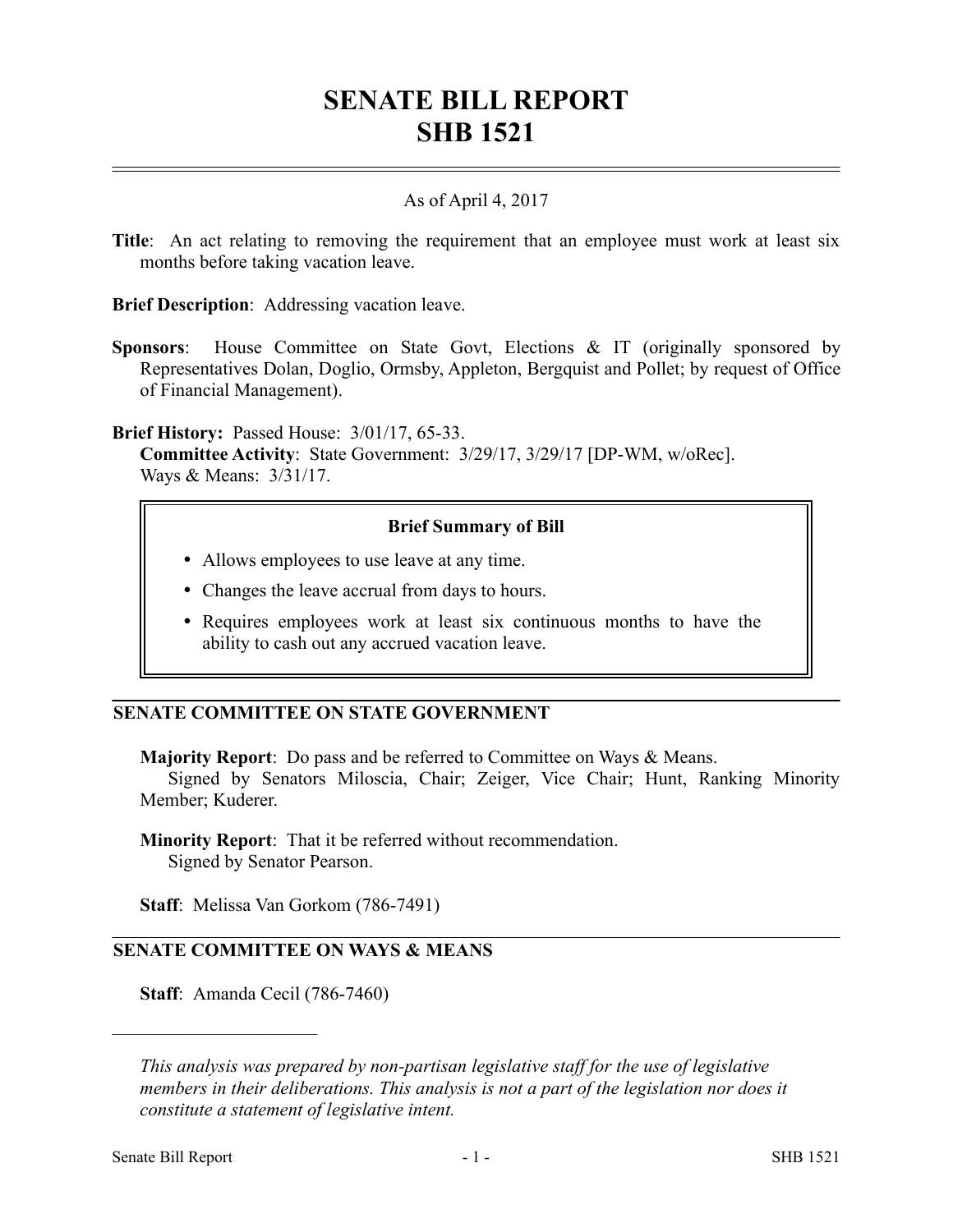**Background**: The Legislature established a leave system for state employees in 1921. State employees receive at least one day of paid vacation leave per month after being in state employment for six months. Employees whose employment is terminated by their death, reduction in force, resignation, dismissal, or retirement who have accrued vacation leave may cash out their leave under their contract of employment. State employees may accrue no more than 30 working days of unused vacation leave unless an employee's request for vacation leave is deferred by reason of the convenience of the employer, in which case the accrued unused vacation leave shall be extended for each month the leave was deferred.

**Summary of Bill**: State employees may use leave at any time if they have an adequate leave balance.

Employees would be allowed to accrue:

- no less than eight hours, instead of one day, of vacation leave with full pay for each month; and
- no more than 240 hours, instead of 30 working days, of unused vacation leave.

Employees must work at least six continuous months to have the ability to cash out any accrued vacation leave.

**Appropriation**: None.

**Fiscal Note**: Available.

#### **Creates Committee/Commission/Task Force that includes Legislative members**: No.

**Effective Date**: The bill contains an emergency clause and takes effect on July 1, 2017.

**Staff Summary of Public Testimony (State Government)**: PRO: The bill will make the state of Washington a more friendly employer by giving employees the ability to use the vacation time they have already earned. This issue came up during collective bargaining. These changes allow employees to deal with unforeseen circumstances during their first month of employment and make Washington State more marketable for recruitment and retention. The bill also clarifies days worked to hours so that there is uniformity across employees which will make it easier to manage the workforce.

**Persons Testifying (State Government)**: PRO: Representative Laurie Dolan, Prime Sponsor; Scott Merriman, Office of Financial Management; Seamus Petrie, Washington Public Employees Association; Dennis Eagle, WA Federation of State Employees.

## **Persons Signed In To Testify But Not Testifying (State Government)**: No one.

**Staff Summary of Public Testimony (Ways & Means)**: PRO: Allowing employees to take leave in the first six month of employment came up during labor negotiations. There is no notable fiscal impact because it does not change the amount of leave that is earned.

**Persons Testifying (Ways & Means)**: PRO: Seamus Petrie, Washington Public Employees Association; Scott Merriman, OFM; Dennis Eagle, WA Federation of State Employees.